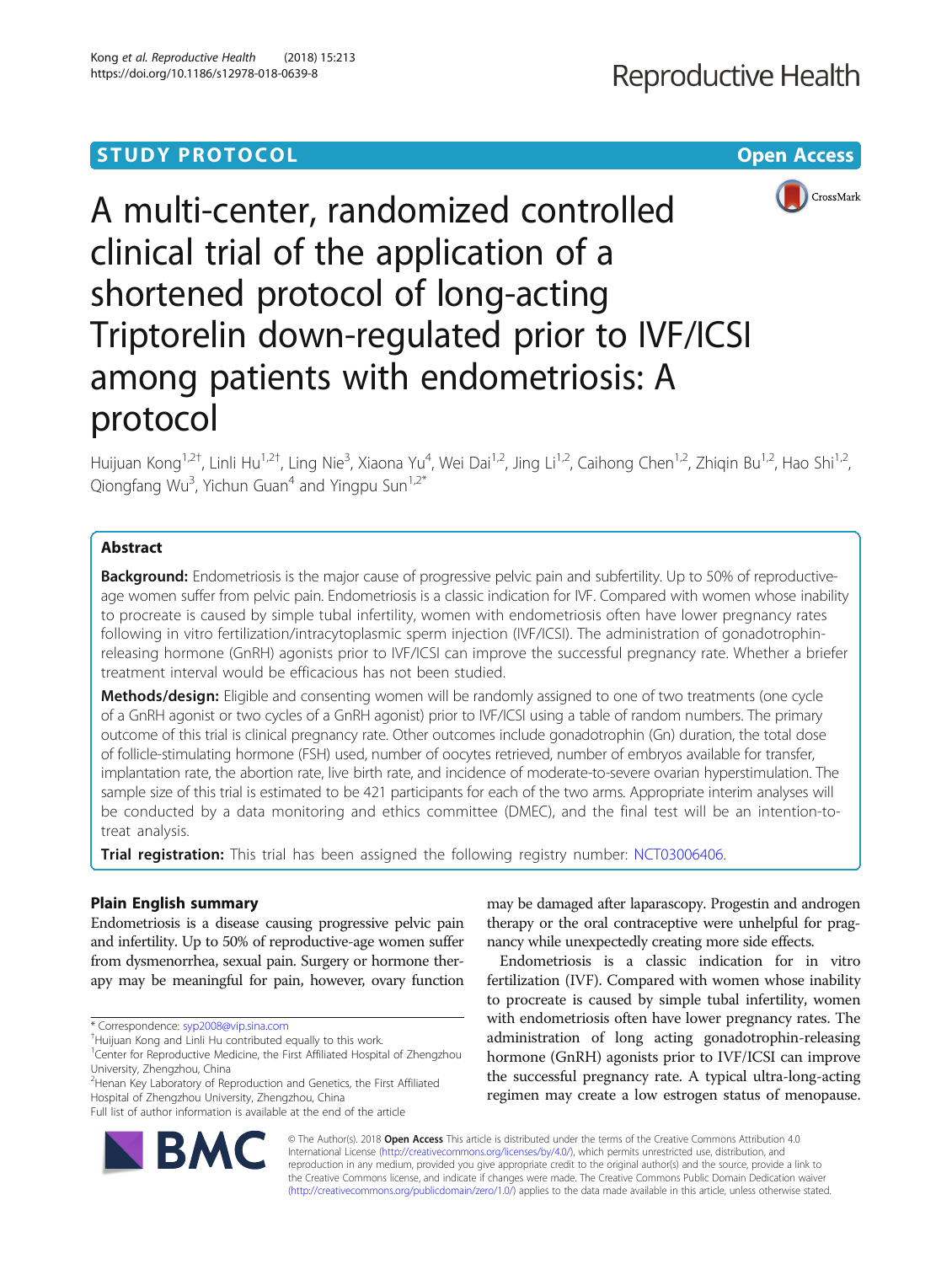Such as hectic fever, night sweating and loss of bone mass are significant Whether a briefer treatment interval would be efficacious has not been studied.

Patients were invited to different treatment groups according to random number table. The rest part of IVF treatment along to routine procedure in three reproductive centers.

The top research priorities identified were: the fresh embryo transfer rate, pregnancy rate, total Gn and other indicators; more effective treatments; outcomes and severely affected patients. Least popular priorities were: economic research towards the cost of IVF; and psychological aspects.

In conclusion; individuals affected by endometriosis will have a new view that they could suffer less discomfort and get a live birth quickly. We aimed to provide a safer and more effective ovulation induction regimen for patients with endometriosis.

#### Background

Endometriosis is defined as the presence of endometriallike tissue outside the uterine cavity. This chronic inflammatory condition is estrogen dependent. The incidence and prevalence rates are difficult to quantify because they depend on surgical visualization for a precise diagnosis. Wide ranges have been reported in the literature; 6–10% of reproductive-age woman suffer from endometriosis, women with endometriosis have dysmenorrhea, and up to 50% of women are infertile [\[9](#page-7-0)]. Women with pelvic pain identified via endometriosis laparoscopy were followed up; 24–64% of lesions were progressive, and 9– 59% were stable over 12 months [\[15\]](#page-7-0). The incidence of endometriosis peaks between 25 and 35 years old, which is the greatest period of reproduction [\[17\]](#page-7-0).

Infertility is common among women with endometriosis. Most reasons are related to chronic pelvic inflammation [\[5](#page-7-0)]. Pelvic adhesions can disrupt the pelvic anatomy and alter peritoneal function, fallopian tubal transport is often abnormal, and inflammatory molecules can form under abnormal circumstances that are unfavorable for pregnancy. A tangled anatomy can be repaired via surgery to repair pelvic adhesions and tubal non-function. IVF is a good choice for attempting pregnancy.

Compared with women with tubal infertility, women with endometriosis have lower IVF/ICSI success rates. One meta-analysis that included 22 non-randomized controls reported that the infertility of women with endometriosis was lower than that of those with tubal infertility (odds ratio  $[OR] = 0.56$ , 95% confidence intervals  $[CIs] = 0.44-0.7; [1]$  $[CIs] = 0.44-0.7; [1]$  $[CIs] = 0.44-0.7; [1]$ . A multivariate analysis also showed that the fertilization and implantation rates of women with endometriosis were significantly lower than those of women receiving the same number of eggs. The low rates of pregnancy and implantation are primarily

due to poor egg quality. Poor egg quality leads to a low fertilization rate, which in turn affects the quality of the embryo and affects the implantation rate, especially in patients with severe endometriosis. In oocyte donation cycles, when healthy women donate their disease-free eggs to women with endometriosis, the recipient is associated with comparative endometrial receptivity and pregnancy rates. When the oocytes of women with endometriosis are donated to disease-free women, their implantation rates are lower [\[6\]](#page-7-0). Severe endometriosis is associated with a lower pregnancy rate than mild endometriosis (OR = 0.60, 95% CIs =  $0.42-0.87$ ; [[1\]](#page-7-0)). A meta-analysis provided statistical evidence of the above statement, finding relative pregnancy rates of 0.93 (95% CIs = 0.87–0.99) and 0.79  $(96\% \text{ CIs} = 0.69 - 0.91)$  among women with mild and severe endometriosis, respectively, through IVF [[10](#page-7-0)].

No clear mechanism has been defined to explain the relationship between endometriosis and subfertility. The complex mechanisms of ovulation, fertilization, tubal pick-up oocyte, and the transport of the embryos or embryo implantation might be partially influenced by hormones [[5\]](#page-7-0). Elevated cytokine and progesterone concentrations in the follicular fluid were found in women with endometriosis [\[7](#page-7-0)]. This theory is supported by findings showing concentrations of prostaglandins, proteases, and inflammatory cytokines in the peritoneal fluid of women with endometriosis [[2\]](#page-7-0).

As such, reproductive experts have sought to clarify the best IVF treatment protocol for women with endometriosis. The administration of GnRH agonists prior to IVF/ICSI improves the pregnancy rate. The 2006 edition of the Cochrane guidelines recommend the use of 2–6 months of GnRH analogs before the initiation of an IVF cycle to "turn off the inflammatory response", thereby increasing the pregnancy rate. One meta-analysis that included the randomized controlled trial (RCT) results comparing a general regimen with an ultra-long-acting regimen across three small-scale samples showed that the OR of the pregnancy rate was  $4.28$  (95% CIs =  $2.00-$ 9.15; [[13\]](#page-7-0)). Benschop did not find a difference in the pregnancy rates between GnRH agonists and GnRH antagonists administered prior to ART (OR =  $0.81$ , 95%  $CIs = 0.26 - 2.54$ ; 67 participants, one trial; [\[3](#page-7-0)]). Three additional reviews observed similar benefits for the oral administration of contraceptives versus no treatment [[11\]](#page-7-0); these results require more corroborating evidence. In all cases, the quality of these trials was generally poor, and adequate allocation was concealed. These trials were also generally small, leading to imprecise findings, even when combined in a meta-analysis [\[4](#page-7-0)]. The conclusion of the most recent research was that long-term pituitary down-regulation has only a limited effect after including cryopreserved embryo transfers among women with severe endometriosis [\[16\]](#page-7-0).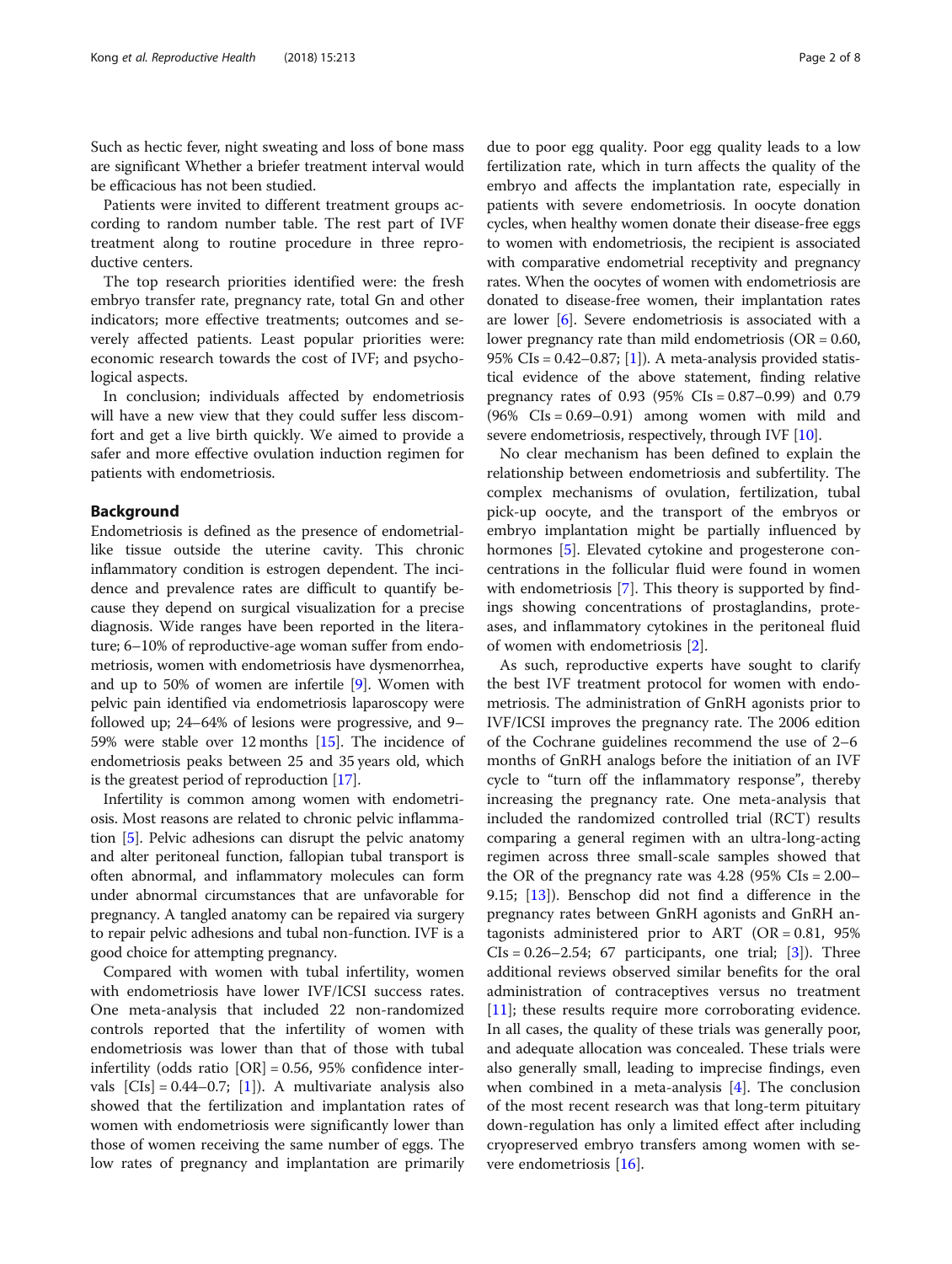A typical ultra-long-acting regimen is to administer 2– 3 doses of long-acting Triptorelin prior to ovulation induction to create a low estrogen status of menopause, which allows the ectopic endometrium to atrophy, and ovulation induction is then carried out by gonadotropin (Gn). However, although the patients with endometriosis who use this regimen for ovulation induction can achieve a certain pregnancy rate, the treatment cycle is long, the side effects of low estrogen (such as hectic fever, night sweating and loss of bone mass) are significant, and the use of gonadotropins is high. Therefore, how to ensure a good pregnancy rate while reducing the side effects during the treatment, the treatment cycle, the use of the treatment drug, and the treatment cost has become a focus of ovulation induction research for patients with endometriosis. Whether a briefer treatment interval is efficacious has not been studied [\[14](#page-7-0)]. No trials have compared a shorter interval with the typically long protocol.

In this study, we will use an RCT to compare the fresh embryo transfer rate, pregnancy rate, total Gn and other indicators during the ovulation induction application of the ultra-long-acting regimen with one dose or two doses of long-acting Triptorelin in patients with endometriosis, aiming to provide a safer and more effective ovulation induction regimen for patients with endometriosis.

Centers involved in the study:

1. Center for Reproductive Medicine, the First Affiliated Hospital of Zhengzhou University, Zhengzhou, China

2. Jiangxi Provincial Maternal and Child Health Hospital in Nanchang

3. Center for Reproductive Medicine, Third Affiliated Hospital of Zhengzhou University, Zhengzhou, China

## Methods/design

## Aim

In this study, we hypothesis that that the efficacy of using one dose of long-acting GnRH agonist is no worse than that of two doses of GnRH agonist when carrying out IVF-assisted pregnancy for patients with combined endometriosis. At the same time, the treatment cycle is shortened and the total dose of Gn used is reduced.

## Design

A prospective, multicenter, single-blinded, randomized controlled study.

## Main research objective

Clinical pregnancy rate is no worse than that of a control group.

#### Secondary research objectives

1. The treatment cycle is shortened.

2. The amount of Gn is reduced.

## Research endpoints

#### Main study endpoint

1. Clinical pregnancy rate (%)

## Secondary study endpoints

1. Estradiol (E2) level on the day of human chorionic gonadotrophin (HCG) administration

2. Progesterone (P) level on the day of HCG administration

3. The number of oocytes retrieved

- 4. Gn dosage
- 5. Gn duration
- 6. Metaphase II (MII) ratio (during ICSI injection) (%)
- 7. Two-pronuclei (2PN) ratio (%)
- 8. Embryos available for transfer
- 9. Ratio of fresh cycle to transfer cycle (%)

10. Incidence of moderate-to-severe ovarian hyperstimulation syndrome (OHSS) (%)

- 11. Implantation rate (%)
- 12. Early miscarriage rate
- 13. Ectopic pregnancy rate
- 14. Ongoing pregnancy rate
- 15. Live birth rate
- 16. Multiple pregnancy rate

## Inclusion/exclusion criteria

All subjects must meet all inclusion criteria and must not meet any of the exclusion criteria.

## Inclusion criteria

1. Infertile women younger than 40 years old;

2. Pelvic endometriosis lesions confirmed by laparoscopy or laparotomy, which is described in detail in the surgical records and can be scored;

3. Meet the indications to receive IVF/ICSI treatment;

- 4. Normal blood FSH levels (FSH < 12 IU/L);
- 5. In line with the national family planning policy;

6. The patient signed the informed consent and was willing to complete the follow-up on time.

## Exclusion criteria

1. Patient with alcoholism, tobacco addiction, or drug abuse habits;

2. Patient with any serious cardiovascular, lung, liver, or kidney diseases;

3. Patient with contraindications to pregnancy;

4. Patient with preimplantation genetic diagnosis (PGD) or preimplantation genetic screening (PGS);

5. Patient with other ovarian surgical history other than endometriosis surgery;

6. Patients with uterine fibroids (fibroids with a diameter larger than 3 cm or closely related to the endometrium);

7. Patients with hydrosalpinx;

8. Patients with adenomyosis;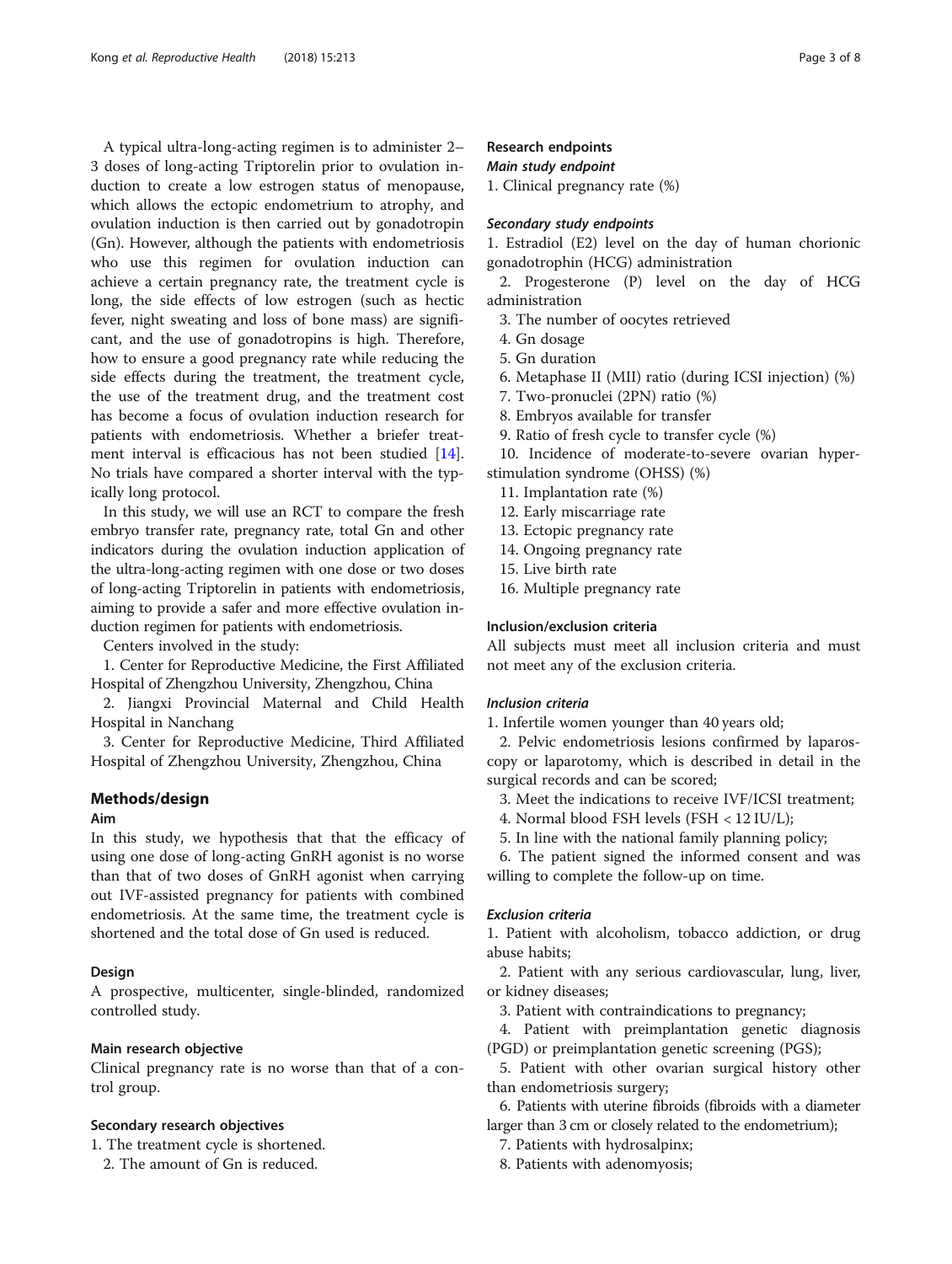9. Patients with untreated endometrial polyps;

10. Patients with intrauterine adhesions;

11. Pap smear test (ThinPrep cytologic test, TCT) indicating stage III/IV within 6 months;

12. Number of previous IVF/ICSI attempts ≥3;

13. Patients participating in any other clinical trials.

#### Grouping method

Center controlled grouping will be performed. After entering the IVF/ICSI cycle and establishing medical records, the researchers at each center will screen for patients who meet the enrollment requirements according to the inclusion and exclusion criteria. Patients with endometriosis will be scored, and the degree of endometriosis (mild, moderate or severe) will be evaluated and recorded in a Microsoft Excel spreadsheet for each center. At the same time, the researchers at the center will be contacted, and the statisticians at the center will group the patients according to the number randomly generated by Excel or contact the central office.

## Blind method

The study is single-blinded; the doctor who prescribes the drug for ovulation induction will determine the ovulation induction regimen. Both physicians for Ovum pick up and embryo transfer, and embryologist handling embryos are blinded in this study.

## Method

All women who are confirmed to have endometriosis by laparotomy or laparoscopic surgery will visit the reproductive center and receive assisted pregnancy treatment. After the patients enter the IVF/ICSI cycle and establish medical records, the researchers at each center will screen patients who meet the enrollment requirements according to the inclusion and exclusion criteria. The patients will be fully informed about why they were enrolled in the study. If the patients are highly satisfied with the explanation about this research and decide to participate in the study after careful consideration, they will be asked to sign an informed consent form. Patients will understand they could withdraw voluntarily from this clinical study at any time, and the person in charge at each center will provide the patient with their contact phone number. If the patient decides to withdraw, it will be recorded as lost. See Fig. [1](#page-4-0).

#### Research plan

## The classic ultra-long-acting regimen—ultra-long-acting regimen with two injections

The patients will visit the hospital on menstrual day 2. If the vaginal B-scan ultrasonography does not find cysts and follicles > 10 mm, then 3.75 mg of long-acting

GnRHa (Diphereline is the common choice) will be injected. The patient will attend a checkup 28 days after the injection to examine the B-scan ultrasonography +FSH, luteinizing hormone (LH), E2, and P. If ovarian endometriosis is found, then a B-scan ultrasound-guided aspiration biopsy of the cyst will be performed. An intraoperative aspiration of the cyst fluid will be obtained and saline will be used to repeatedly rinse the cyst cavity. At the same time, the second 3.75 mg of long-acting GnRHa will be injected. Twenty-eight to 30 days after the injection (to be adjusted slightly according to the diagnosis and treatment habit of the center or decided according to the patient's condition), the patient will attend a checkup to examine the B-scan ultrasonography +FSH, LH, E2, and P to see whether they have achieved down-regulation criteria. The down-regulation criteria are  $E2 < 50$  pg/ml,  $P < 0.8$  ng/ml, LH  $< 3$  mIU/ml, and endometrium thickness  $\leq$  5 mm. The researchers then determine the Gn initiation time according to follicle and hormone conditions. See Fig. [2.](#page-4-0)

## Early follicular phase long-acting regimen—Ultra-longacting regimen with one injection

The patient will visit the hospital on menstrual day 2. If the vaginal B-scan ultrasonography does not find cysts and follicles  $> 10$  mm, then 3.75 mg of long-acting GnRHa (Diphereline is the common choice) will be injected. The patient will attend a checkup 28 days after the injection. If ovarian endometriosis is found, then a B-scan ultrasound-guided aspiration biopsy of the cyst will be performed. An intraoperative aspiration of the cyst fluid will be obtained, and saline will be used to repeatedly rinse the cyst cavity. On the same day, B-scan ultrasonography+FSH, LH, E2, and P will be examined. Thirty to 40 days after the injection, patients are expected to reach down-regulation criteria. The down-regulation criteria are  $E2 < 50$  pg/ml,  $P < 0.8$  ng/ml, LH < 3 mIU/ml, and endometrium thickness  $\leq$  5 mm. Then, Gn will be started. See Fig. [3.](#page-5-0)

#### Gn starting dose

According to the subject's age, BMI, antral follicle number, and medical history, the researchers at each center will give a recommendation on a random date, while the details will be decided after a reevaluation by the researchers on the start date, usually 112.5–150 IU. During ovulation induction, the Gn will be increased or decreased timely according to the number, size, and growth of follicles.

## Gn adjustment

The researchers will determine the increase and decrease in Gn based on the hormone status and follicular development, and human menopausal gonadotropin (HMG) will be added in a timely manner (Menotrophin will be used in all cases).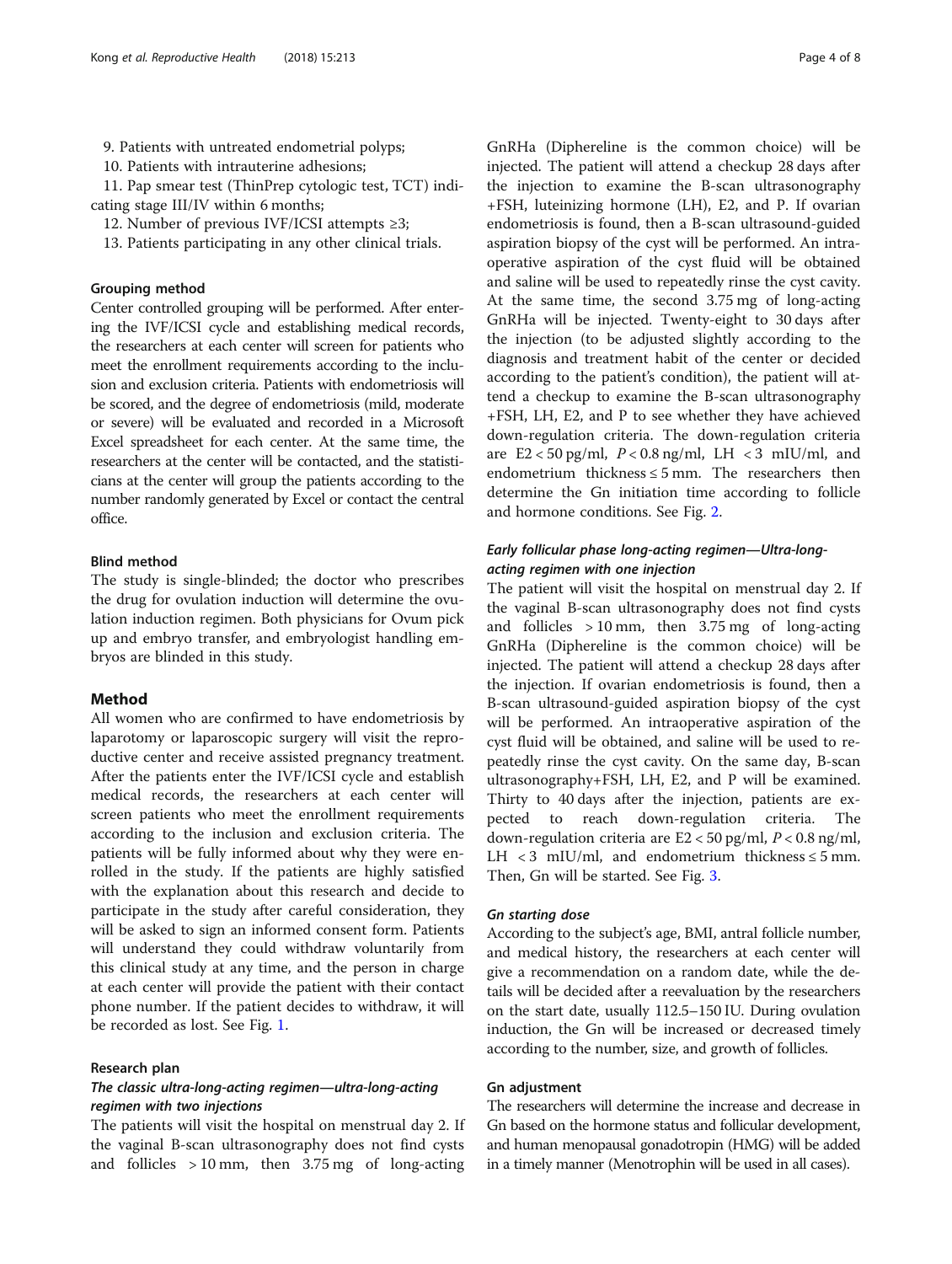<span id="page-4-0"></span>

## Criteria for HCG injection

The criteria for HCG injection include the following: when the diameter of one primary follicle is ≥20 mm and the diameter of the other follicles is ≥18 mm, or the quantity of follicles with a diameter  $\geq 14$  mm accounts for more than 2/3 of the follicles. The trigger drug and HCG exposure time will be determined by the researchers according to the patient's body weight, estrogen levels, and follicle condition. Ovidrel + HCG 2000 IU trigger will be given routinely.

## Egg retrieval

Eggs will be retrieved 36–37 h after HCG administration according to the routine procedure of each center.

## Embryo transfer

On the third and fifth days after the eggs are taken, 1–2 embryos or blastocysts will be transferred depending on the quantity and quality of the embryos.

## Luteal support

All women undergoing IVF-assisted pregnancy will start luteal support once the eggs are taken. They will be treated with Crinone (Switzerland, Merck-Serono) 400 mg/day, and Duphaston tablets (USA, Abbott) 20 mg/ day until the early pregnancy test. If the test is positive, the administration of both drugs will be continued. Crinone will be stopped at 45 days after the transfer, while Duphaston will be stopped at 65 days after the transfer.

## Pregnancy test

Blood and urine HCG will be routinely measured 14 days after embryo transfer.

## Ultrasound test of early pregnancy

Thirty-five days after the embryo transfer, abdominal ultrasound will be used to determine the size of the gestational sac, fetal bud, and the primitive heart tube beat.

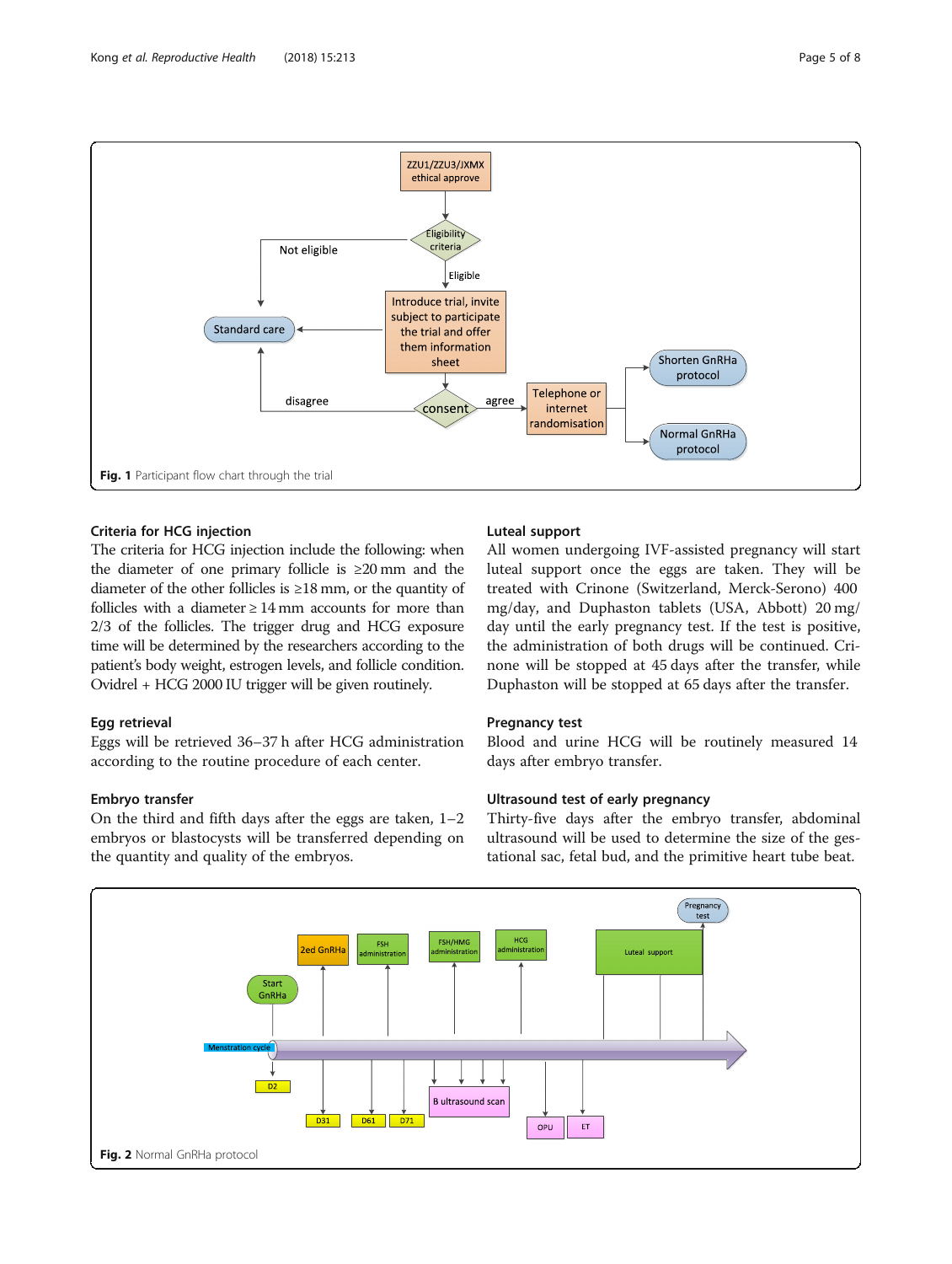<span id="page-5-0"></span>

## Criteria for canceling embryo transfer

1.  $P > 3$  ng/ml on the day of HCG administration;

2. Presence of uterine effusion on the day of transfer;

3. Moderate to severe ovarian hyperstimulation criteria are met on the day of transfer according to the OHSS grading criteria [\[8](#page-7-0)]:

## Study steps and observation parameters Study steps

Visit 1 Screen for subjects based on inclusion/exclusion criteria;

Explain the study to the subjects and have the subjects sign the informed consent form;

Collect medical history and demographic information and perform routine physical examination (including height and weight) and pelvic examination;

Count antral follicles;

Baseline anti-Müllerian hormone (AMH), FSH, LH, E2, testosterone (T), P, and prolactin (PRL) levels in serum.

#### Visit 2 (down-regulation and ovarian stimulation)

Record the time to start the down-regulation treatment; Record the serum FSH, LH, E2, and P levels after down-regulation but before giving Gn;

Record the number and size of antral follicles after down-regulation but before administration Gn;

Initiation dose: 112.5–150 IU, maximum dose 300 IU.

Visit 3 (Gn 6–7 days) Record the serum LH, E2, and P levels for 7 days;

Record the size and number of follicles.

Visit 4 (the day HCG was administered) HCG medication regimen and time: Once there is evidence to show that follicular development was mature; Ovidrel + HCG 2000 IU trigger will be given. If the patient has OHSS tendencies, we will refer to the diagnosis and treatment routine of our center to give Ovidrel or HCG (3000– 4000 IU) to minimize the occurrence of serious complications.

Record the total amount of Gn and medication time; Record the E2 level;

Record the number of follicles < 14 mm, 14–16 mm and  $> 16$  mm;

If the cycle is canceled (if no HCG was given), the reason for stopping the treatment should be recorded in the case report form, and this visit will become the last visit for that subject.

Visit 5 (embryo transfer) According to the assisted reproduction treatment plan of our center, egg retrieval, IVF/ICSI, embryo transfer, and luteal phase support will be performed.

The following data will be collected:

Gn category;

Gn dosage;

E2 and P levels;

The numbers of follicles  $\geq 14$  mm,  $\geq 16$  mm, and  $\geq 18$  mm;

The date the eggs were taken;

The number of eggs taken;

Oocyte insemination date;

ART method: IVF or ICSI;

Number of fertilized oocytes;

Number of 2PN eggs;

2PN cleavage rate;

Good-embryo rate;

The date of embryo transfer;

The number of transferred embryos;

The number of cryopreserved embryos;

The size of ovary;

Pelvic effusion volume;

If OHSS whole embryo freezing occurs, the OHSS level, whether the patient was hospitalized, the length of hospitalization and the outcome should be recorded;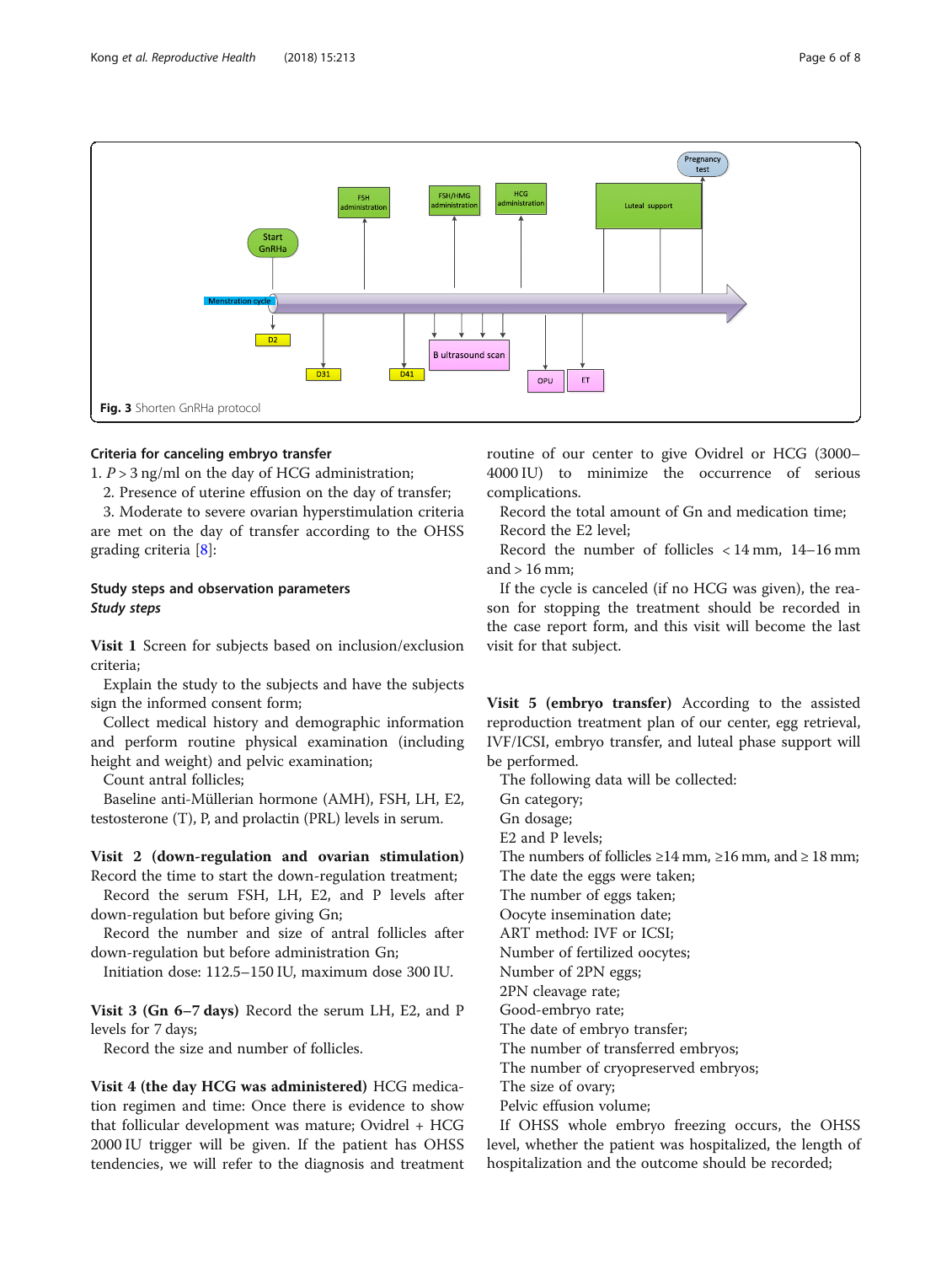If no embryo transfer was performed, the reason should be recorded in the case report form and this visit will become the last visit for that subject.

Visit 6 Biochemical pregnancy assessments Fourteen days after embryo transfer, blood HCG will be tested. If the result is positive, then 5 weeks after the embryo transfer ultrasound examination will be conducted to evaluate the pregnancy. If the result is negative, this visit will become the last visit for that subject.

Visit 7 Clinical pregnancy assessments The number of gestational sacs, the number of gestational sacs with embryonic bud and embryonic heartbeat, and the pregnancy position will be assessed by ultrasound examination. If there is no clinical gestation, then this visit will be the last visit for that subject.

Visit 8 Evaluation of continuous pregnancy Approximately 12 weeks after embryo transfer, the continuous pregnancy status will be followed-up, and the presence or absence of early miscarriage will be recorded.

Visit 9 Evaluation of live birth rate Approximately 40 weeks after transfer, the live birth rate will be followed up, and the presence or absence of late miscarriage, premature birth, and the health of newborns will be recorded. This visit or follow-up will be the last visit.

#### End of study

The study will be considered complete when all of the following conditions are met:

The ovarian stimulation cycle was canceled (if HCG was not given);

No eggs were obtained;

No transfer;

Confirmed pregnancy status.

#### Data statistics

#### Sample size of participants

This study is a non-inferiority study; that is, it works well when the clinical pregnancy rate does not significantly differ between the two arms. A statistical expert calculated the trial's sample size based on the existing average IVF cycle outcome across the three reproductive centers and the differences in the outcomes within the existing literature. A total of 401 women in each group will achieve 90% power to detect a non-inferiority marginal difference between group proportions of − 0.0500. The control group proportion is 0.6000. The treatment group proportion is assumed to be 0.5500 under the null hypothesis of inferiority. Power was computed for cases in which the actual treatment group proportion is 0.6500. The test statistic is the one-tailed Z-test (unpooled). The

significance level of the test is targeted at 0.0500. The significance level actually achieved by this design is NA [[12](#page-7-0), [18](#page-7-0)]. Considering a dropout rate of 5%, we plan to recruit 842 women in total.

#### Statistical analysis

Statistics will be treated rigorously according to the following steps:

Step 1: Summary of research data

Baseline characteristics and pregnancy results will be summarized, such as number of participants, withdrawal rate. For continuous variables (such as age, FSH level, the number of Gn days, and total Gn dose), mean and standard error will be shown, if the distribution is asymmetric, then median and quartile will be determined. For categoricalvariables (such as clinical pregnancy outcomes), percentage of different groups will be displayed.

Step 2: Comparison between groups

Chi-square test, fisher's exact test, Mann-Whitney U testor the Kruskal-Wallis test will be usedto determine whether differences in the results of two groups have statistical significance ( $p$  value < 0.05). Subgroup analysis will be performed according to different degrees of patient's endometriosis. Endometriosis will be divided into mild degree (grades I and II) and severe degree (grades III and IV) due to the concern of false negatives and false positives.

Step 3: Multivariable analysis and sensitivity analysis

If the baseline data are not balanced between the two groups after randomization, we will adjust the unbalanced factors and perform a multivariable analysis. We will perform sensitivity analysis for loss of follow-up, missing data, which may bias experimental results.

#### Temporary analysis and data monitoring

Each quarter, the researchers at all centers will collect the data. Each center will collect its own data, and the researchers will communicate about whether there were any missing data or loss of patients to find the problems in a timely manner.

#### Abbreviations

2PN: Two pronuclei; AMH: Anti-Müllerian hormone; ANOVA: Analysis of variance; CI: Confidence interval; COH: Controlled ovarian hyperstimulation; DMEC: Data monitoring and ethics committee; E2: Estradiol; FSH: Folliclestimulating hormone; Gn: Gonadotrophin; GnRH: Gonadotrophin releasing hormone; HCG: Human chorionic gonadotrophin; ICSI: Intracytoplasmic sperm injection; IQR: Interquartile range; ISRCTN: International standardized randomized controlled trial number; IVF: In vitro fertilization; LH: Luteinizing hormone; MID: Minimally important difference; MII: Metaphase II; OHSS: Severe ovarian hyperstimulation; OR: Odds ratio; P: Progesterone; PGD: Preimplantation genetic diagnosis; PGS: Preimplantation genetic screening; PRL: Prolactin; RCT: Randomized controlled trial; REC: Regional ethics committee; SD: Standard deviation; ZZU: Zhengzhou University

#### Acknowledgments

We would like to thank all the staff from the three study sites.